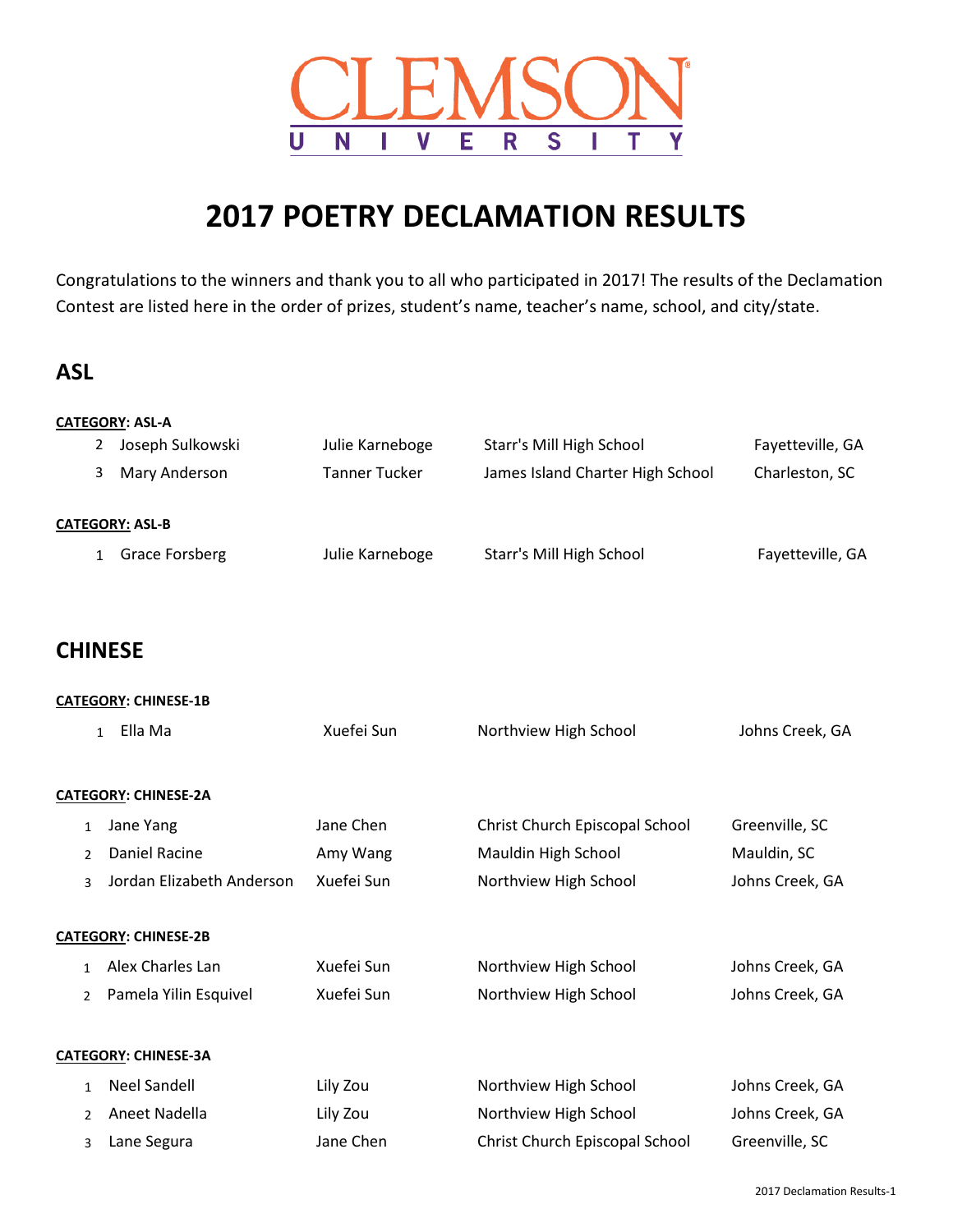### **CATEGORY: CHINESE-4A**

| $\mathbf{1}$  | Kristina Lee                    | Lily Zou          | Northview High School  | Johns Creek, GA |
|---------------|---------------------------------|-------------------|------------------------|-----------------|
| $\mathcal{P}$ | Ema Goh                         | Lily Zou          | Northview High School  | Johns Creek, GA |
| 3             | Gaeun Anh                       | Lily Zou          | Northview High School  | Johns Creek, GA |
|               |                                 |                   |                        |                 |
|               | <b>CATEGORY: CHINESE-4B</b>     |                   |                        |                 |
| $\mathbf{1}$  | Jose Altrista                   | Lily Zou          | Northview High School  | Johns Creek, GA |
|               |                                 |                   |                        |                 |
|               | <b>CATEGORY: CHINESE-NATIVE</b> |                   |                        |                 |
| $\mathbf{1}$  | Yalan Huo                       | Delana Snyder     | DW Daniel High School  | Central, SC     |
| 2             | Qianyi Yang                     | Margaret Sullivan | Spartanburg Day School | Spartanburg, SC |
| 3             | Zifan Gu                        | Margaret Sullivan | Spartanburg Day School | Spartanburg, SC |
|               |                                 |                   |                        |                 |

## **FRENCH**

### **CATEGORY: FRENCH-1A-1**

| $\mathbf{1}$   | Zoey Koltz                   | <b>Terry Meredith</b>   | Aquinas High School              | Augusta, GA                |
|----------------|------------------------------|-------------------------|----------------------------------|----------------------------|
| $\overline{2}$ | Ellie MacMullan              | Margaret Sullivan       | Spartanburg Day School           | Spartanburg, SC            |
| 3              | Leo Cantrell                 | <b>Tanner Tucker</b>    | James Island Charter High School | Charleston, SC             |
|                |                              |                         |                                  |                            |
|                | <b>CATEGORY: FRENCH-1A-2</b> |                         |                                  |                            |
| 1              | Lili Ross                    | <b>Terry Meredith</b>   | Aquinas High School              | Augusta, GA                |
| $\overline{2}$ | Sophie Sawyer                | <b>Emily Robinson</b>   | DW Daniel High School            | Central, SC                |
| 3              | Caroline Calhoun             | Fidelle Hopper          | <b>Metro Academic Studies</b>    | Atlanta, GA                |
|                |                              |                         |                                  |                            |
|                | <b>CATEGORY: FRENCH-1B</b>   |                         |                                  |                            |
| $\overline{2}$ | Karine Nguyen                | Margaret Sullivan       | Spartanburg Day School           | Spartanburg, SC            |
| 3              | Jed Howie                    | Margaret Sullivan       | Spartanburg Day School           | Spartanburg, SC            |
|                | CATEGORY: FRENCH-2A-1        |                         |                                  |                            |
|                |                              |                         |                                  |                            |
| 1              | <b>Rommy Sierra</b>          | Shayne Thompson         | Starr's Mill High School         | Fayetteville, GA           |
| 2              | Johanna Nelson               | Johanna Sharp           | McIntosh High School             | Peachtree City, GA         |
| 3              | Sophia Mitchell              | <b>Catherine Miller</b> | James Island Charter High School | Charleston, SC             |
|                |                              |                         |                                  |                            |
|                | CATEGORY: FRENCH-2A-2        |                         |                                  |                            |
| $\mathbf{1}$   | John Skibiel                 | Susan Jackson           | Whitewater High School           | Fayetteville, GA           |
| 2              | <b>Biankah Destin</b>        | Jill Snelgrove          | Starr's Mill High School         | Fayetteville, GA           |
| 3              | Sarah Ritter                 | <b>Catherine Miller</b> | James Island Charter High School | Charleston, SC             |
|                |                              |                         |                                  | 2017 Declamation Results-2 |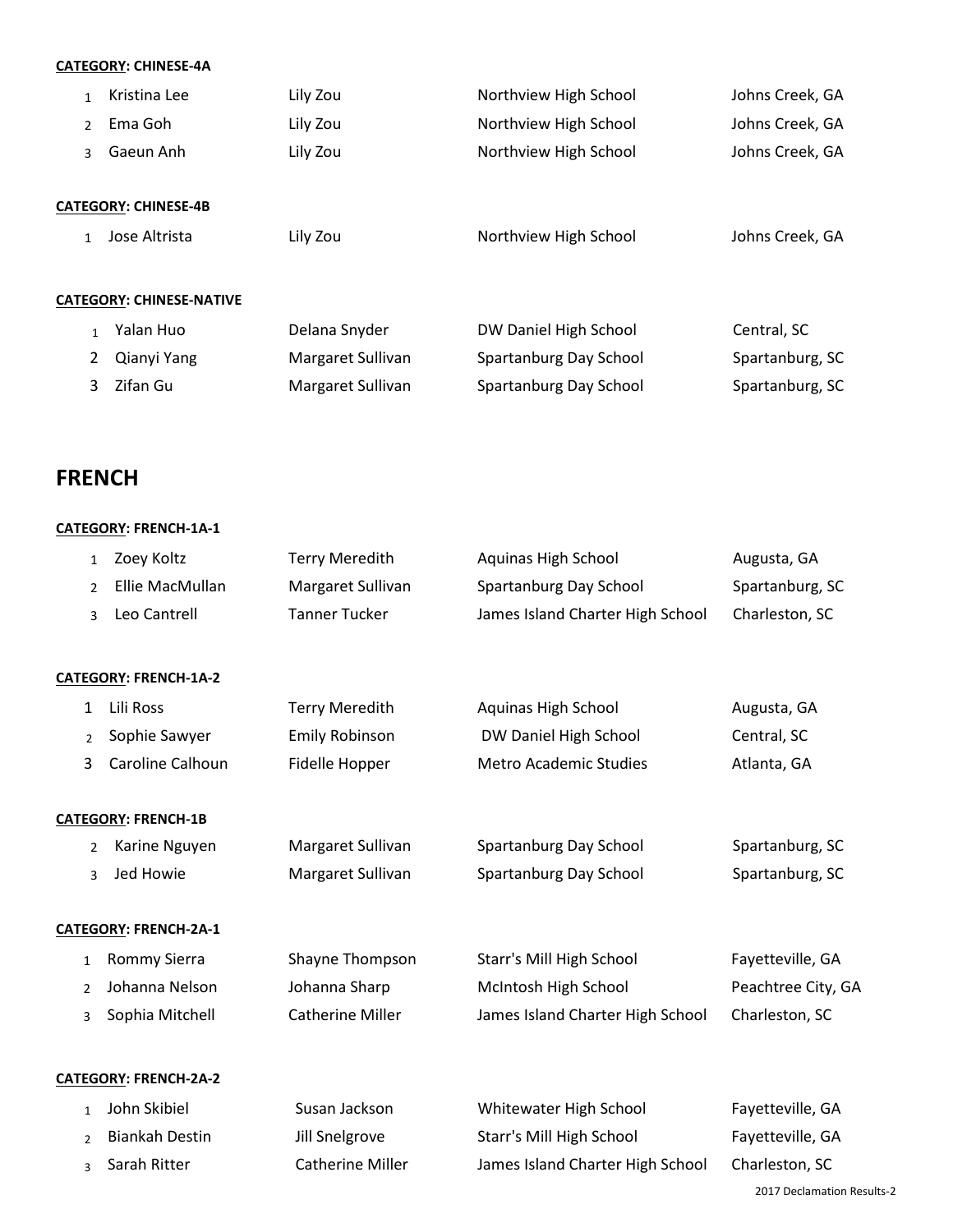#### **CATEGORY: FRENCH-2A-3**

| $\mathbf{1}$   | Andrea Huisso                | <b>Bianca Luque</b>     | Sandy Creek High School          | Tyrone, GA       |
|----------------|------------------------------|-------------------------|----------------------------------|------------------|
| $\overline{2}$ | <b>Isabel Netherland</b>     | <b>Tanner Tucker</b>    | James Island Charter High School | Charleston, SC   |
| 3              | Hannah Flintoff              | <b>Helen Moncrief</b>   | Fayette County High School       | Fayetteville, GA |
|                | <b>CATEGORY: FRENCH-3A-1</b> |                         |                                  |                  |
| $\overline{2}$ | Wafiya Ashroff               | Marie Girault           | Spring Valley High School        | Columbia, SC     |
| 3              | Emma Kang                    | Radhika Godbole         | Northview High School            | Johns Creek, GA  |
|                | <b>CATEGORY: FRENCH-3A-2</b> |                         |                                  |                  |
| $\mathbf{1}$   | Kristina Longacre            | Karina Grewe            | Sandy Creek High School          | Tyrone, GA       |
| $\overline{2}$ | Martina Takang               | Susan Jackson           | Whitewater High School           | Fayetteville, GA |
| 3              | Olivia Kupwadi               | Radhika Godbole         | Northview High School            | Johns Creek, GA  |
|                | CATEGORY: FRENCH-3A-3        |                         |                                  |                  |
| 1              | Lucy Symonds                 | Susan Jackson           | Whitewater High School           | Fayetteville, GA |
| 2              | Hannah Hedley                | Janet Lainé             | Hammond School                   | Columbia, SC     |
| 3              | Khushi Dave                  | Marie Girault           | Spring Valley High School        | Columbia, SC     |
|                | <b>CATEGORY: FRENCH-3B</b>   |                         |                                  |                  |
| $\overline{2}$ | Luc Barenghien               | Cheyanne Victorio       | South Forsyth High School        | Cumming, GA      |
| 3              | Vanessa Lena-Gomez           | <b>Tanner Tucker</b>    | James Island Charter High School | Charleston, SC   |
|                | CATEGORY: FRENCH-4A-1        |                         |                                  |                  |
|                | 1 Richa Sehgal               | <b>Agnes Browning</b>   | Northview High School            | Johns Creek, GA  |
| 2              | Anna Bridgeman               | Karina Grewe            | Sandy Creek High School          | Tyrone, GA       |
| 3              | <b>Brenton Williams</b>      | Evelyn Ready            | James Island Charter High School | Charleston, SC   |
|                | CATEGORY: FRENCH-4A-2        |                         |                                  |                  |
| 1              | Jeremiah Williams            | Gina Faas               | Ashley Ridge High School         | Summerville, SC  |
| 2              | Kevin Connaughton            | Virgine Mitchell        | Christ Church Episcopal School   | Greenville, SC   |
| 3              | Elizabeth Stevenson          | <b>Terry Meredith</b>   | Aquinas High School              | Augusta, GA      |
|                | <b>CATEGORY: FRENCH-4B</b>   |                         |                                  |                  |
| 1              | Selena Lopez                 | <b>Catherine Miller</b> | James Island Charter High School | Charleston, SC   |
| 2              | Anya Masindet-Shuler         | <b>Catherine Miller</b> | James Island Charter High School | Charleston, SC   |
| 3              | Margarethe Little            | Caryn Craft             | South Forsyth High School        | Cumming, GA      |
|                |                              |                         |                                  |                  |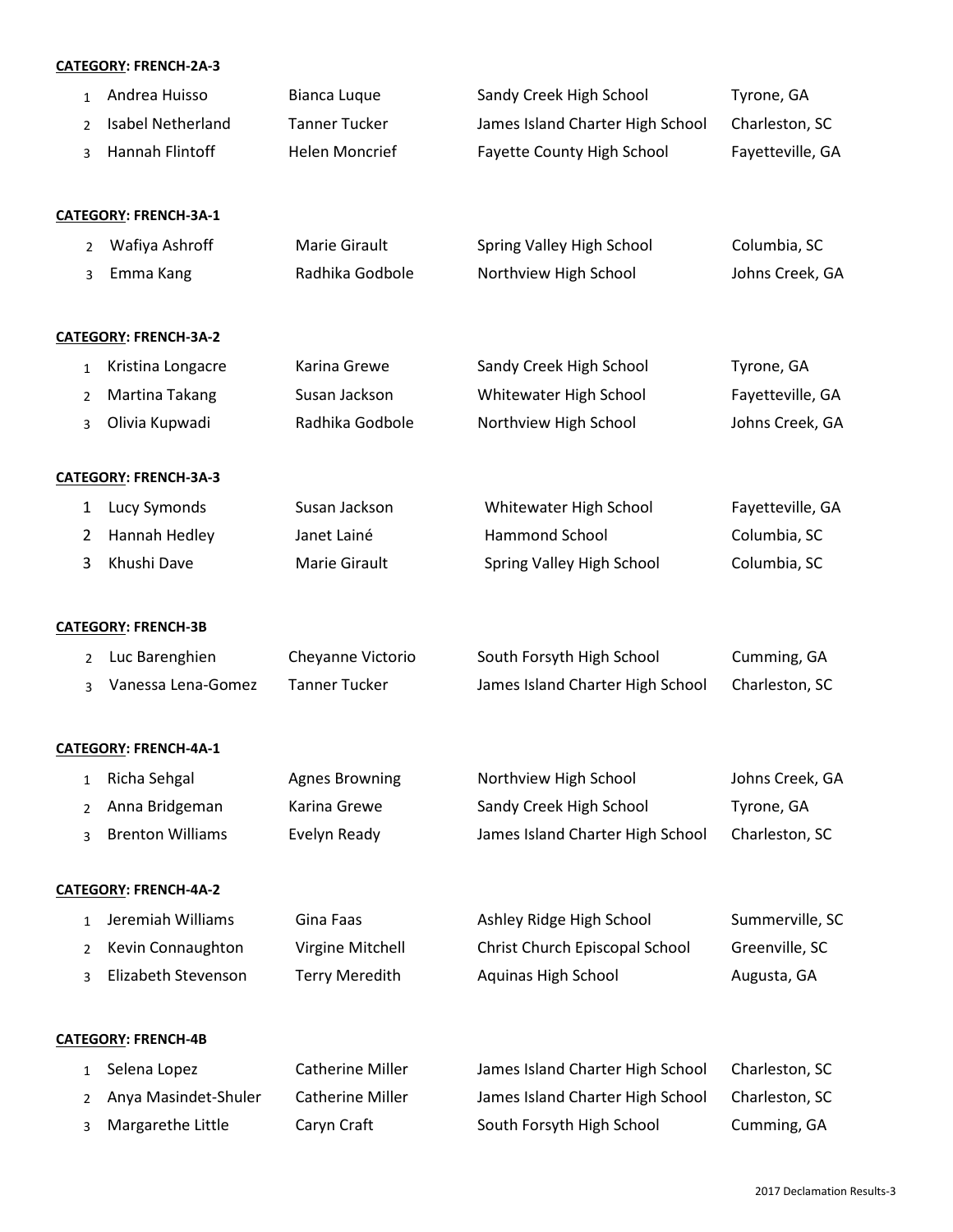#### **CATEGORY: FRENCH-NATIVE**

| Rose Mardikian            | Tanner Tucker | James Island Charter High School | Charleston, SC |
|---------------------------|---------------|----------------------------------|----------------|
| <sub>2</sub> Clea Meystre | Tanner Tucker | James Island Charter High School | Charleston, SC |

## **GERMAN**

|                | <b>CATEGORY: GERMAN-1A-1</b>         |                  |                           |                  |
|----------------|--------------------------------------|------------------|---------------------------|------------------|
|                | Sydney Schulten<br>$\mathbf{1}$      | William Bryan    | Flat Rock Middle School   | Tyrone, GA       |
|                | Anna Toms<br>2                       | Jonas Strecker   | South Forsyth High School | Cumming, GA      |
|                | Yalan Huo<br>3                       | Delana Snyder    | DW Daniel High School     | Central, SC      |
|                | <b>CATEGORY: GERMAN-1A-2</b>         |                  |                           |                  |
| $\mathbf{1}$   | Shanaya Hirani                       | William Bryan    | Flat Rock Middle School   | Tyrone, GA       |
| $\overline{2}$ | Shrikar Modukuri                     | Jonas Strecker   | South Forsyth High School | Cumming, GA      |
| 3              | Leah Enterkin                        | Micheal Floyd    | Whitewater High School    | Fayetteville, GA |
|                | <b>CATEGORY: GERMAN-2A-1</b>         |                  |                           |                  |
|                | <b>Emily Hawkins</b><br>$\mathbf{1}$ | Antonela Kljajic | Starr's Mill High School  | Fayetteville, GA |
|                | Naomi Torres<br>$\overline{2}$       | Micheal Floyd    | Whitewater High School    | Fayetteville, GA |
|                | <b>Kelly Duffy</b><br>3              | Delana Snyder    | DW Daniel High School     | Central, SC      |
|                | <b>CATEGORY: GERMAN-2A-2</b>         |                  |                           |                  |
| $\mathbf{1}$   | Jacob Zambrano                       | Delana Snyder    | DW Daniel High School     | Central, SC      |
| $\overline{2}$ | Mary Claire Toms                     | Jonas Strecker   | South Forsyth High School | Cumming, GA      |
| 3              | Minah Nguyen                         | Micheal Floyd    | Whitewater High School    | Fayetteville, GA |
|                | <b>CATEGORY: GERMAN-3A</b>           |                  |                           |                  |
| $\mathbf{1}$   | McKenzie McManaman                   | Micheal Floyd    | Whitewater High School    | Fayetteville, GA |
| $\overline{2}$ | <b>Brandon Worrell</b>               | William Bryan    | Sandy Creek High School   | Tyrone, GA       |
| 3              | Hannah Kreuziger                     | Micheal Floyd    | Whitewater High School    | Fayetteville, GA |
|                | <b>CATEGORY: GERMAN-3B</b>           |                  |                           |                  |
| $\mathbf{1}$   | <b>Matthew Minshall</b>              | Jonas Strecker   | South Forsyth High School | Cumming, GA      |
|                | <b>CATEGORY: GERMAN-4A</b>           |                  |                           |                  |
| 2              | <b>Madison Davis</b>                 | William Bryan    | Sandy Creek High School   | Tyrone, GA       |
| 3              | Sarah Turner                         | Delana Snyder    | DW Daniel High School     | Central, SC      |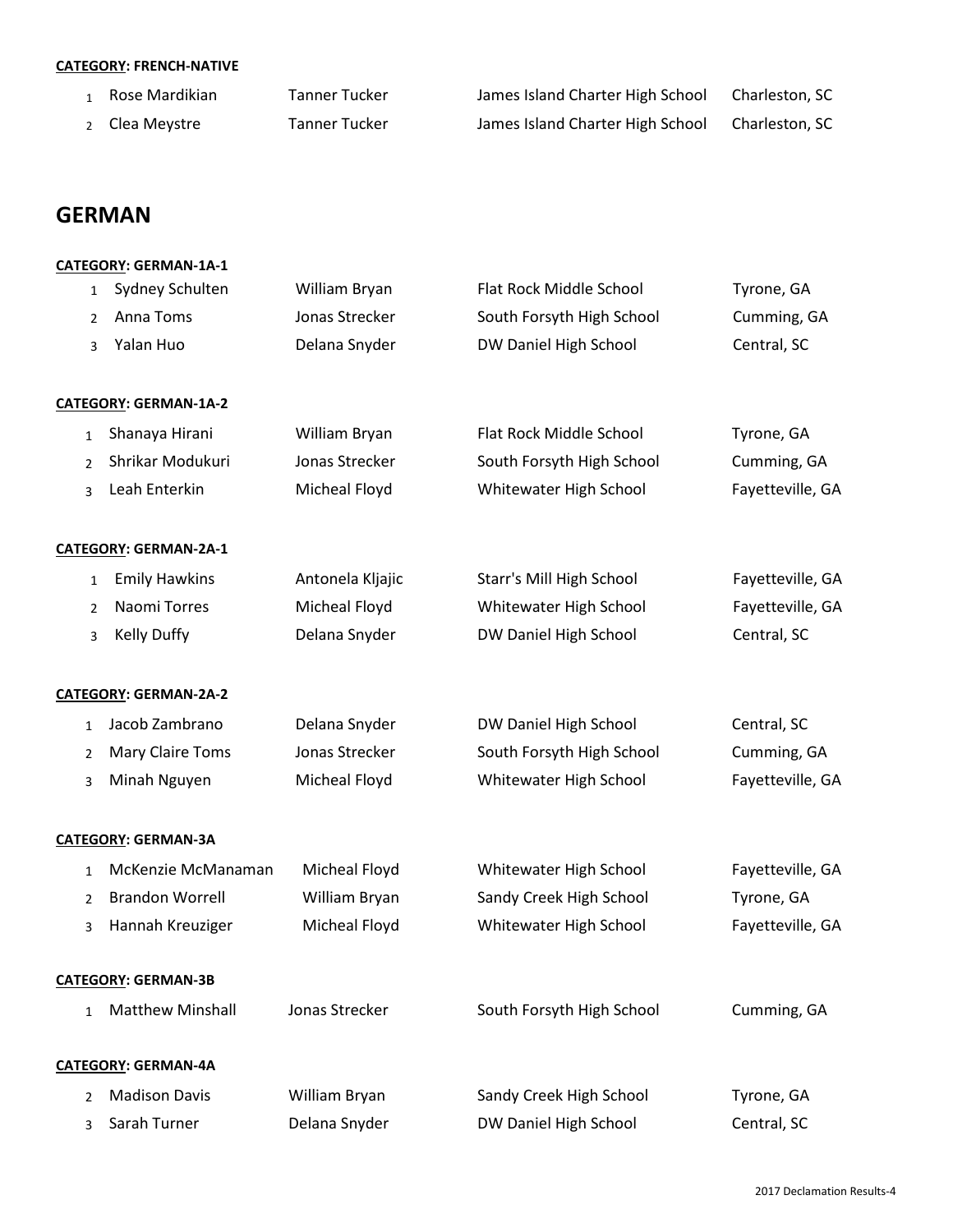### **CATEGORY: GERMAN-4B**

| Lauren James                   | Jonas Strecker | South Forsyth High School      | Cumming, GA    |
|--------------------------------|----------------|--------------------------------|----------------|
| <b>CATEGORY: GERMAN-NATIVE</b> |                |                                |                |
| Benn Waigand                   | Christine Bill | Christ Church Episcopal School | Greenville, SC |
| Jakob Duwenkamp                | Christine Bill | Christ Church Episcopal School | Greenville, SC |
| Kevin Joseph                   | Christine Bill | Christ Church Episcopal School | Greenville, SC |
|                                |                |                                |                |

## **ITALIAN**

| <b>CATEGORY: ITALIAN-1A</b> |               |                                  |                |
|-----------------------------|---------------|----------------------------------|----------------|
| <b>Stephen Pastis</b>       | Tanner Tucker | James Island Charter High School | Charleston, SC |
| Alexander Green             | Tanner Tucker | James Island Charter High School | Charleston, SC |
| Jesse Nguyen                | Tanner Tucker | James Island Charter High School | Charleston, SC |
| <b>CATEGORY: ITALIAN-2B</b> |               |                                  |                |
| Clea Meystre                | Tanner Tucker | James Island Charter High School | Charleston, SC |

# **JAPANESE**

|               | JAI AIILJL                |                      |                                  |                            |
|---------------|---------------------------|----------------------|----------------------------------|----------------------------|
|               | CATEGORY: JAPANESE-2A     |                      |                                  |                            |
| 3             | Jessica Tisdale           | <b>Tanner Tucker</b> | James Island Charter High School | Charleston, SC             |
|               |                           |                      |                                  |                            |
|               | CATEGORY: JAPANESE-3A     |                      |                                  |                            |
| 1             | Syeira Murray             | Mayako Hamrick       | E.E. Waddell Language Academy    | Charlotte, NC              |
| 2             | Ryder Hutchinson          | Mayako Hamrick       | E.E. Waddell Language Academy    | Charlotte, NC              |
| 3             | Vanessa Garcia-Urbina     | Cheyanne Victorio    | South Forsyth High School        | Cumming, GA                |
|               |                           |                      |                                  |                            |
|               | CATEGORY: JAPANESE-4A     |                      |                                  |                            |
| $\mathcal{P}$ | Simona Adhikari           | Mayako Hamrick       | Ardrey Kell High School          | Charlotte, NC              |
|               |                           |                      |                                  |                            |
|               | CATEGORY: JAPANESE-NATIVE |                      |                                  |                            |
| 1             | Akiha Saito               | Delana Snyder        | DW Daniel High School            | Central, SC                |
| 2             | Arik Li                   | Connie Bryant        | McIntosh High School             | Peachtree City, GA         |
| 3             | Yoshimune Otake           | Tomoko Otake         | Southside Christian School       | Simpsonville, SC           |
|               |                           |                      |                                  |                            |
|               |                           |                      |                                  | 2017 Declamation Results-5 |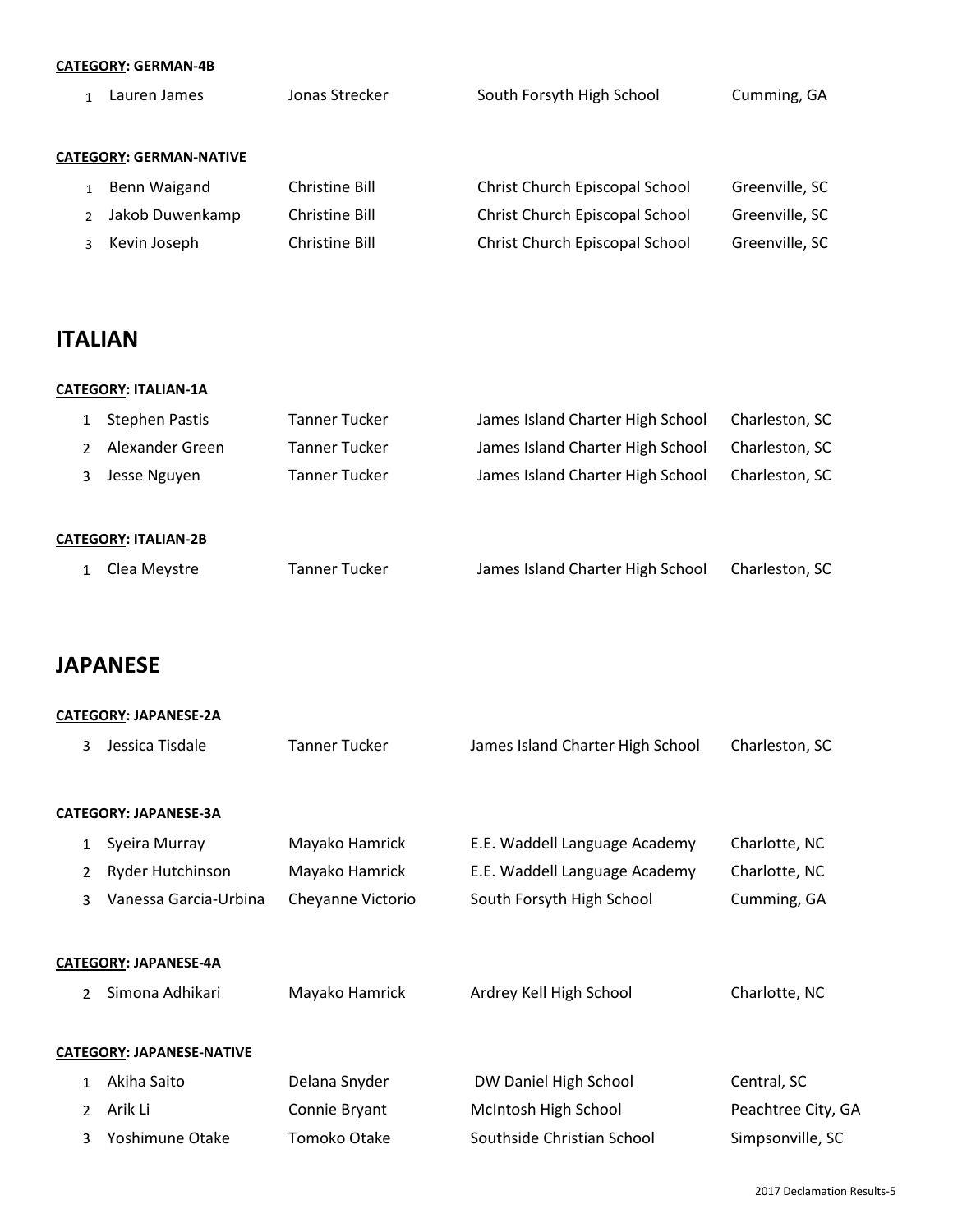## **LATIN**

### **CATEGORY: LATIN-1A**

| 1              | Molly Morgan                    | <b>Tara Bonds</b>       | Christ Church Episcopal School   | Greenville, SC     |
|----------------|---------------------------------|-------------------------|----------------------------------|--------------------|
| $\overline{2}$ | <b>Mills Howell</b>             | <b>Tara Bonds</b>       | Christ Church Episcopal School   | Greenville, SC     |
| 3              | Hannah Kolzer                   | <b>Tanner Tucker</b>    | James Island Charter High School | Charleston, SC     |
|                | <b>CATEGORY: LATIN-2A</b>       |                         |                                  |                    |
| $\mathbf{1}$   | Benn Waigand                    | <b>Tara Bonds</b>       | Christ Church Episcopal School   | Greenville, SC     |
| $\overline{2}$ | Joshua Keable                   | <b>Tara Bonds</b>       | Christ Church Episcopal School   | Greenville, SC     |
| 3              | <b>Thomas Temple</b>            | Cristian Ugro           | Spring Valley High School        | Columbia, SC       |
|                | <b>CATEGORY: LATIN-3A-1</b>     |                         |                                  |                    |
| $\mathbf{1}$   | Khushi Patel                    | Carmen Nazario          | Spring Valley High School        | Columbia, SC       |
| 2              | Claire Traylor                  | Connie Bryant           | McIntosh High School             | Peachtree City, GA |
| 3              | Megan Allen                     | Erick Bousman           | Christ Church Episcopal School   | Greenville, SC     |
|                | CATEGORY: LATIN-3A-2            |                         |                                  |                    |
| $\mathbf{1}$   | <b>Audrey Buffington</b>        | Erick Bousman           | Christ Church Episcopal School   | Greenville, SC     |
| $\overline{2}$ | <b>Gillian Patton</b>           | Cristian Ugro           | Spring Valley High School        | Columbia, SC       |
| 3              | Atifah Jatoi                    | Cristian Ugro           | Spring Valley High School        | Columbia, SC       |
|                | <b>CATEGORY: LATIN-4A</b>       |                         |                                  |                    |
| $\mathbf{1}$   | Arik Li                         | Connie Bryant           | McIntosh High School             | Peachtree City, GA |
| 2              | Elena Maria Vitale              | <b>Tara Bonds</b>       | Christ Church Episcopal School   | Greenville, SC     |
| 3              | Margaret Kirby                  | Erick Bousman           | Christ Church Episcopal School   | Greenville, SC     |
|                | <b>RUSSIAN</b>                  |                         |                                  |                    |
|                | <b>CATEGORY: RUSSIAN-NATIVE</b> |                         |                                  |                    |
| $\mathbf{1}$   | Vitali Drabeyshinets            | <b>Tanner Tucker</b>    | James Island Charter High School | Charleston, SC     |
| $\overline{2}$ | Anna Ash                        | Laura Alldredge         | Starr's Mill High School         | Fayetteville, GA   |
|                | SPANISH                         |                         |                                  |                    |
|                | CATEGORY: SPANISH-1A-1          |                         |                                  |                    |
| 1              | <b>Matthew Crew</b>             | <b>Tracey Edenfield</b> | Dutch Fork Middle School         | Irmo, SC           |
| 2              | <b>Emilee Spencer</b>           | Julie Lane              | McIntosh High School             | Peachtree City, GA |
| 3              | <b>Matthew Middleton</b>        | Amy Cannady             | Whitewater High School           | Fayetteville, GA   |

2017 Declamation Results-6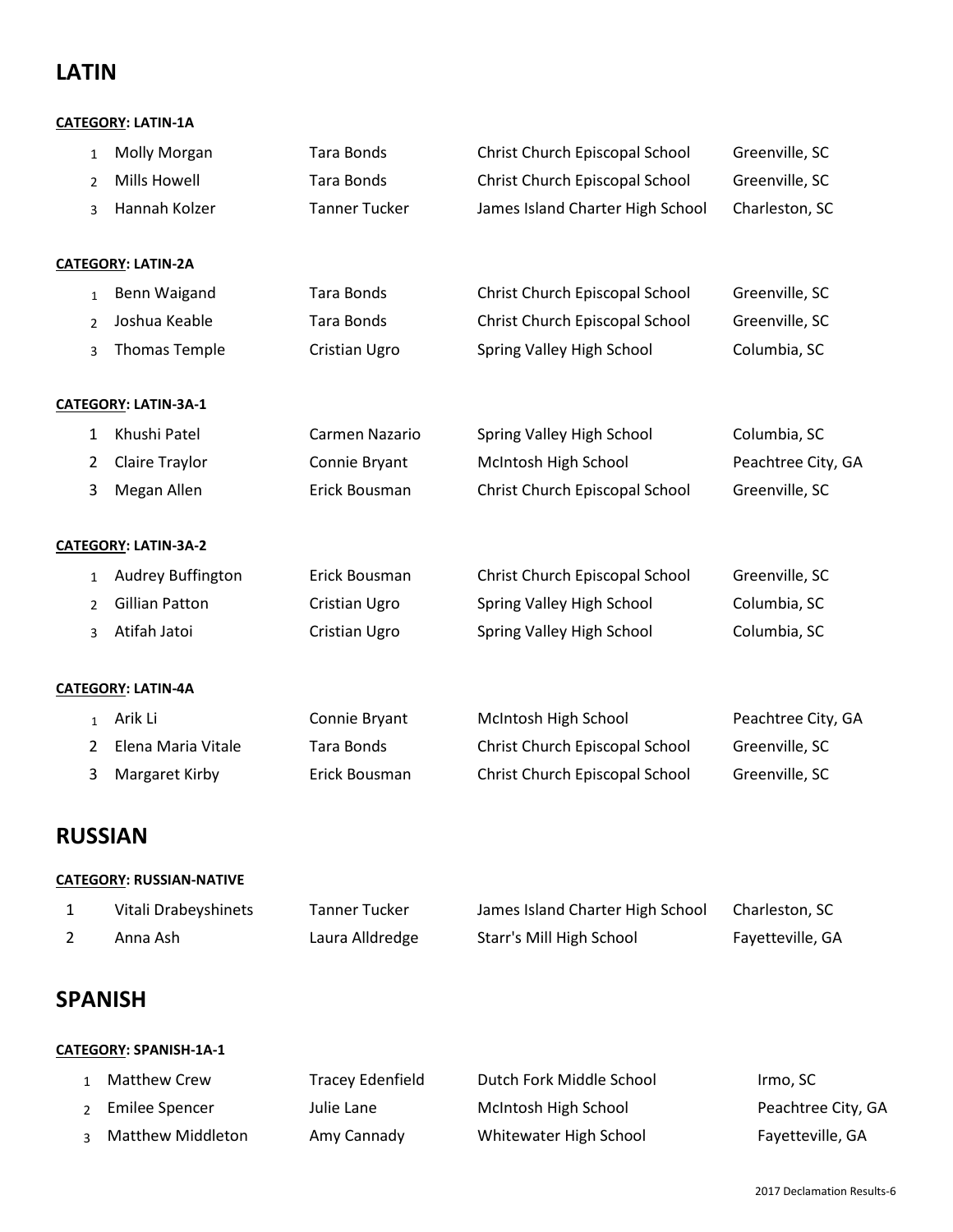#### **CATEGORY: SPANISH-1A-2**

| 1 Anna Strelec   | Julie Lane      | McIntosh High School                  | Peachtree City, GA |
|------------------|-----------------|---------------------------------------|--------------------|
| 2 Chase Sweigart | Joanne Mosquera | Dutch Fork Middle School              | Irmo. SC           |
| 3 Rachel Smith   | Yazbet Zannis   | Dutch Fork Homeschool Resource Center | Chapin, SC         |

#### **CATEGORY: SPANISH-1A-3**

| 1 Ty Schmidt    | Irma Schwingshakl | McIntosh High School                 | Peachtree City, GA |
|-----------------|-------------------|--------------------------------------|--------------------|
| Binh-An Bui     | Melissa Drummond  | St. Paul the Apostle Catholic School | Spartanburg, SC    |
| 3 Ashley Taylor | Lourdes Nieves    | Whitewater High School               | Fayetteville, GA   |

#### **CATEGORY: SPANISH-1A-4**

| 1 Camille Rast   | Brooke Lloyd  | McIntosh High School              | Peachtree City, GA |
|------------------|---------------|-----------------------------------|--------------------|
| 2 Daniel Manning | Renee Johnson | <b>Fayette County High School</b> | Fayetteville, GA   |
| 3 Reese Bryan    | Carole Dodson | Lake Oconee Academy               | Greensboro, GA     |

#### **CATEGORY: SPANISH-1A-5**

| Austin George      | Jennie Kappel       | Christ Church Episcopal School | Greenville, SC   |
|--------------------|---------------------|--------------------------------|------------------|
| 2 Annie Williamson | Kathryn Misenheimer | Christ Church Episcopal School | Greenville, SC   |
| 3 Andrew Cole      | Shayne Thompson     | Starr's Mill High School       | Fayetteville, GA |

#### **CATEGORY: SPANISH-1A-6**

| 1 Kaycee Tompkins | Benjamin Beaver | Hammond School                 | Columbia, SC     |
|-------------------|-----------------|--------------------------------|------------------|
| Jacob Thompson    | Shayne Thompson | Starr's Mill High School       | Fayetteville, GA |
| 3 Naya Bakaes     | Dylan Wajda     | Christ Church Episcopal School | Greenville, SC   |

#### **CATEGORY: SPANISH-1B**

| Daniela Bakker     | Jeremy Ley         | Dutch Fork Middle School       | Irmo. SC       |
|--------------------|--------------------|--------------------------------|----------------|
| 2 Catalina Ossmann | Andrea Muzzarellia | Christ Church Episcopal School | Greenville, SC |
| 3 Larry Mendoza    | Diana Smoot        | Fairfield Middle School        | Winnsboro, SC  |

#### **CATEGORY: SPANISH-2A-1**

| Elsa Saine        | Maria Lipsitz     | Hammond School         | Columbia, SC       |
|-------------------|-------------------|------------------------|--------------------|
| 2 Patricia Nguyen | Irma Schwingshakl | McIntosh High School   | Peachtree City, GA |
| 3 Joseph Herbert  | Lourdes Nieves    | Whitewater High School | Fayetteville, GA   |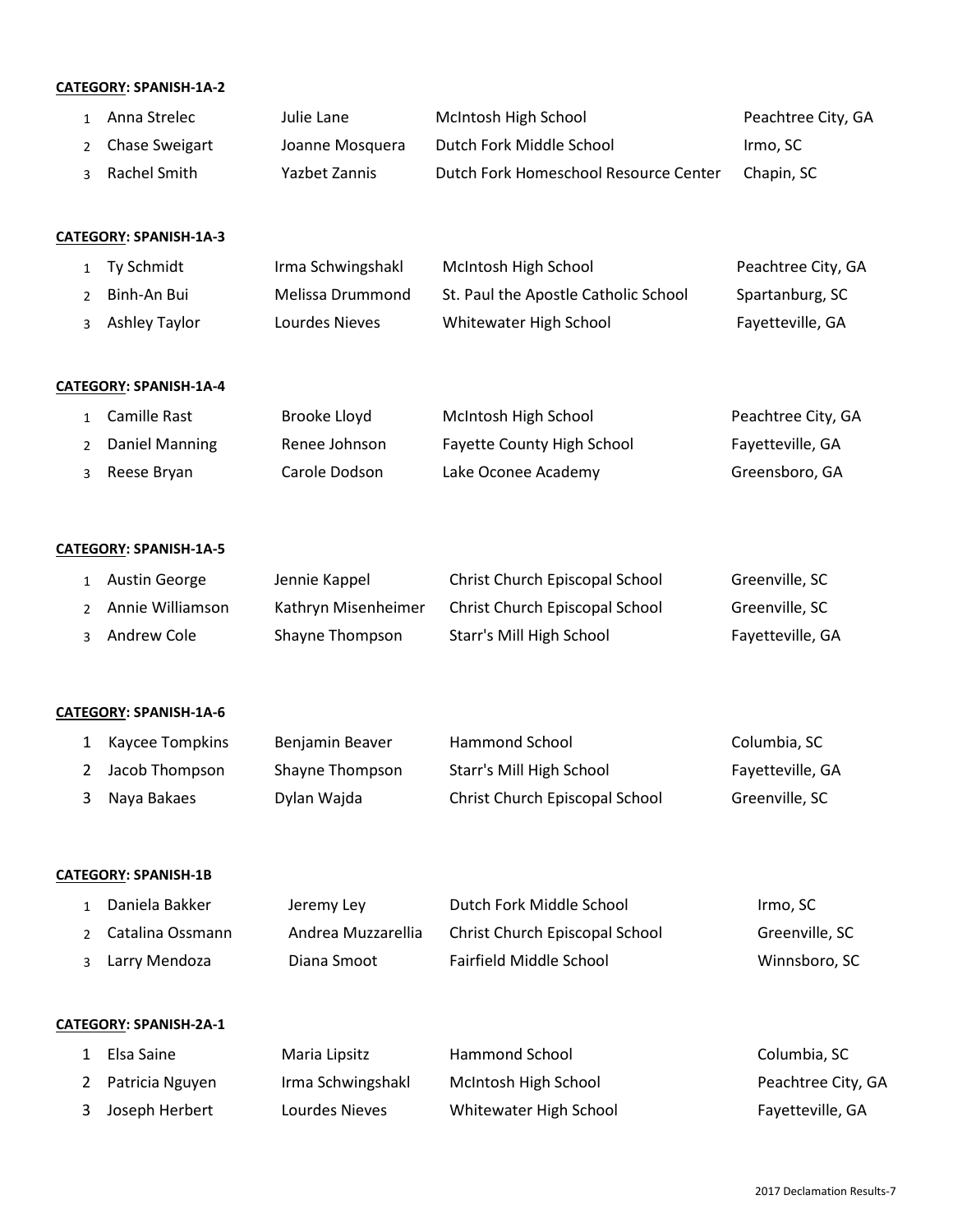#### **CATEGORY: SPANISH-2A-2**

| 1 Caroline Owusu    | Marcela Sample      | Starr's Mill High School       | Fayetteville, GA |
|---------------------|---------------------|--------------------------------|------------------|
| 2 Ishita Vaish      | Patricia Rodriguez  | Northview High School          | Johns Creek, GA  |
| 3 Austin Henrichsen | Kathryn Misenheimer | Christ Church Episcopal School | Greenville, SC   |

#### **CATEGORY: SPANISH-2A-3**

| Ella Marklunas | <b>Brad Greer</b> | Christ Church Episcopal School | Greenville, SC     |
|----------------|-------------------|--------------------------------|--------------------|
| 2 Sarah Abara  | Albertina Walton  | Whitewater High School         | Fayetteville, GA   |
| Sarah park     | Irma Schwingshakl | McIntosh High School           | Peachtree City, GA |

#### **CATEGORY: SPANISH-2A-4**

| Mireille Cypher | Karen Holston | Metro Academic Studies   | Atlanta, GA        |
|-----------------|---------------|--------------------------|--------------------|
| Deborah Roh     | Brooke Lloyd  | McIntosh High School     | Peachtree City, GA |
| Noah Ellis      | Amber Boyd    | Starr's Mill High School | Fayetteville, GA   |

#### **CATEGORY: SPANISH-2A-5**

| 1 Neil Basu      | Marcela Sample  | Starr's Mill High School          | Fayetteville, GA |
|------------------|-----------------|-----------------------------------|------------------|
| 2 Marlayna Ruddy | Anna Ruth Flagg | Metro Academic Studies            | Atlanta. GA      |
| 3 Katelyn Barron | Minette Johnson | Eagle's Landing Christian Academy | McDonough, GA    |

#### **CATEGORY: SPANISH-2A-6**

|  | Anna Caroline Groff Anna Ruth Flagg |               | Metro Academic Studies                | Atlanta, GA   |
|--|-------------------------------------|---------------|---------------------------------------|---------------|
|  | 2 Emma Smith                        | Yazbet Zannis | Dutch Fork Homeschool Resource Center | Chapin. SC    |
|  | 3 Eunjin Choi                       | Ivey Davis    | Eagle's Landing Christian Academy     | McDonough, GA |

#### **CATEGORY: SPANISH-2B**

| Anabella Ellis | Shavne Thompson | Starr's Mill High School |  |
|----------------|-----------------|--------------------------|--|
|                |                 |                          |  |

#### **CATEGORY: SPANISH-3A-1**

| 1 Ava Harris    | Marcela Sample  | Starr's Mill High School              | Fayetteville, GA |
|-----------------|-----------------|---------------------------------------|------------------|
| 2 Grant Bagwell | Anna Ruth Flagg | Metro Academic Studies                | Atlanta, GA      |
| 3 Avery Bryan   | Yazbet Zannis   | Dutch Fork Homeschool Resource Center | Chapin, SC       |

#### **CATEGORY: SPANISH-3A-2**

| 1 Saijleen Chawla | Marcela Sample | Starr's Mill High School              | Fayetteville, GA |
|-------------------|----------------|---------------------------------------|------------------|
| 2 Emma Matzko     | Yazbet Zannis  | Dutch Fork Homeschool Resource Center | Chapin, SC       |
| 3 Chris Johnson   | Ivey Davis     | Eagle's Landing Christian Academy     | McDonough, GA    |

Fayetteville, GA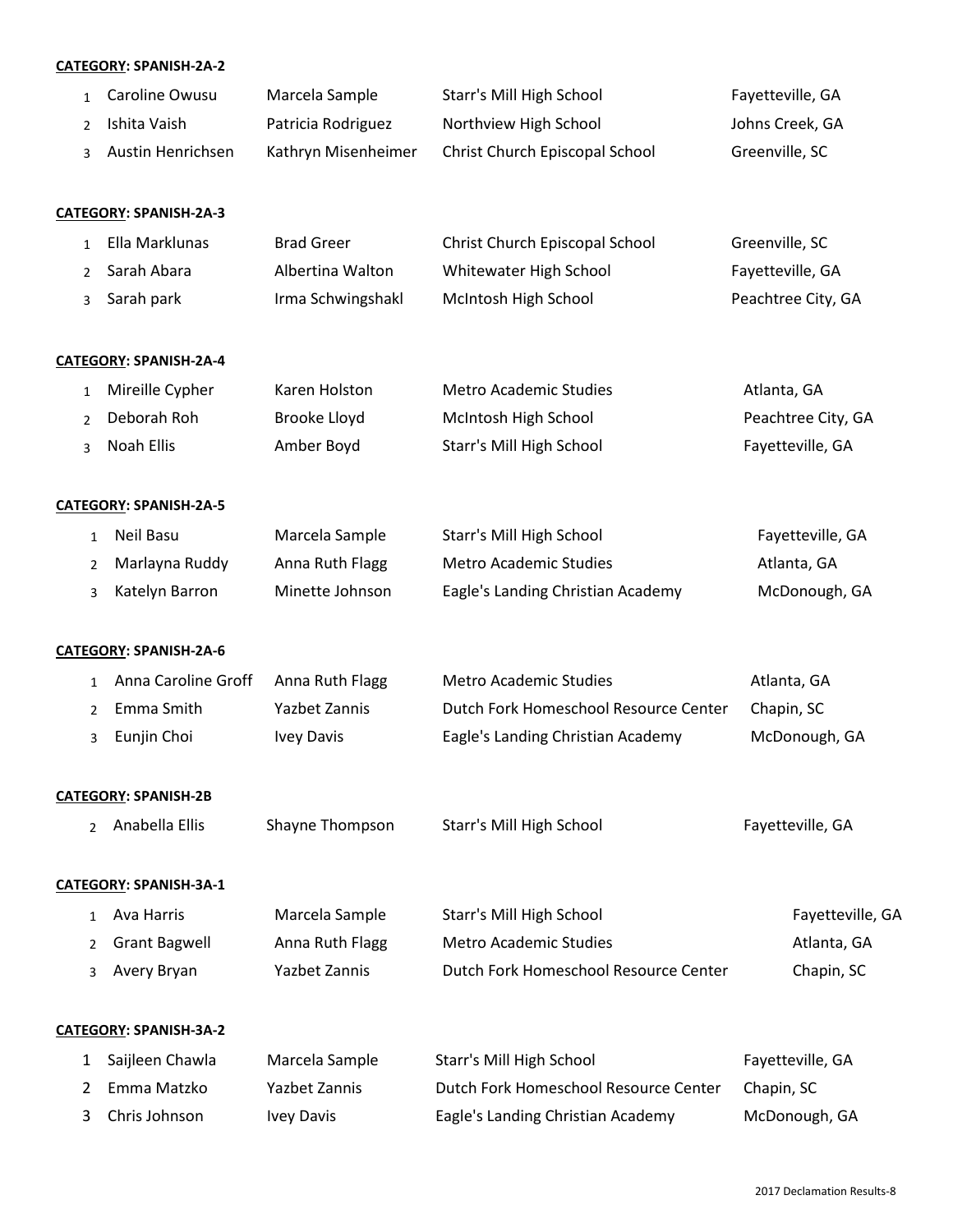### **CATEGORY: SPANISH-3A-3**

|                | CATEGORY: SPANISH-3A-3        |                           |                            |                    |
|----------------|-------------------------------|---------------------------|----------------------------|--------------------|
| $\mathbf{1}$   | Maitraiyee Mohan              | Patricia Rodriguez        | Northview High School      | Johns Creek, GA    |
| $\overline{2}$ | Anna Pate                     | Silvia Riet               | Sandy Creek High School    | Tyrone, GA         |
| 3              | Jacqueline van Zyl            | Elena Ramsey              | McIntosh High School       | Peachtree City, GA |
|                | CATEGORY: SPANISH-3A-4        |                           |                            |                    |
| $\mathbf{1}$   | Erin Pham                     | Laura Alldredge           | Starr's Mill High School   | Fayetteville, GA   |
| $\overline{2}$ | Chinendu Ogadi                | Lucia Flynn               | Fayette County High School | Fayetteville, GA   |
| 3              | Jaylen Smith                  | Theresa Togneri           | McIntosh High School       | Peachtree City, GA |
|                | CATEGORY: SPANISH-3A-5        |                           |                            |                    |
| 1              | Virgina Jackson               | Madeline Rodriguez        | Starr's Mill High School   | Fayetteville, GA   |
| 2              | Celine Akande                 | Renee Johnson             | Fayette County High School | Fayetteville, GA   |
| 3              | Jasmine Espinosa              | Theresa Togneri           | McIntosh High School       | Peachtree City, GA |
|                | CATEGORY: SPANISH-3A-6        |                           |                            |                    |
| 1              | Pauline Yakubovich            | Zandra Horton             | Northview High School      | Johns Creek, GA    |
| 2              | Jillianna Magat               | Madeline Rodriguez        | Starr's Mill High School   | Fayetteville, GA   |
| 3              | Jayasria Mankan               | Christina Parrella        | South Forsyth High School  | Cumming, GA        |
|                | CATEGORY: SPANISH-3A-7        |                           |                            |                    |
| $\mathbf{1}$   | Caroline Carle                | Shayne Thompson           | Starr's Mill High School   | Fayetteville, GA   |
| 2              | Jan Morano                    | Georges Nana              | Fayette County High School | Fayetteville, GA   |
| 3              | Sarah Taylor                  | Priscilla Pizarro         | South Forsyth High School  | Cumming, GA        |
|                | <b>CATEGORY: SPANISH-3B</b>   |                           |                            |                    |
| 1              | Aaron Blanchard               | Kim Newman                | Whitewater High School     | Fayetteville, GA   |
| 2              | Franco Bravo                  | Monica Wilson             | Northview High School      | Johns Creek, GA    |
| 3              | Christina Whitehead           | <b>Kim Newman</b>         | Whitewater High School     | Fayetteville, GA   |
|                | <b>CATEGORY: SPANISH-4A-1</b> |                           |                            |                    |
| 1              | Vyom Shah                     | Brooke Lloyd              | McIntosh High School       | Peachtree City, GA |
| $\overline{2}$ | Shi Ho Kim                    | Lector Zamore             | McIntosh High School       | Peachtree City, GA |
| 3              | Jacob Just-Buddy              | Laura Alldredge           | Starr's Mill High School   | Fayetteville, GA   |
|                | <b>CATEGORY: SPANISH-4A-2</b> |                           |                            |                    |
| 1              | Katherine Mitchell            | Brooke Lloyd              | McIntosh High School       | Peachtree City, GA |
| 2              | Mahnoor Sultan                | <b>Hessie Vasconcelos</b> | Lake Oconee Academy        | Greensboro, GA     |
| 3              | <b>Emmanuel Fortuchang</b>    | Silvia Riet               | Sandy Creek High School    | Tyrone, GA         |